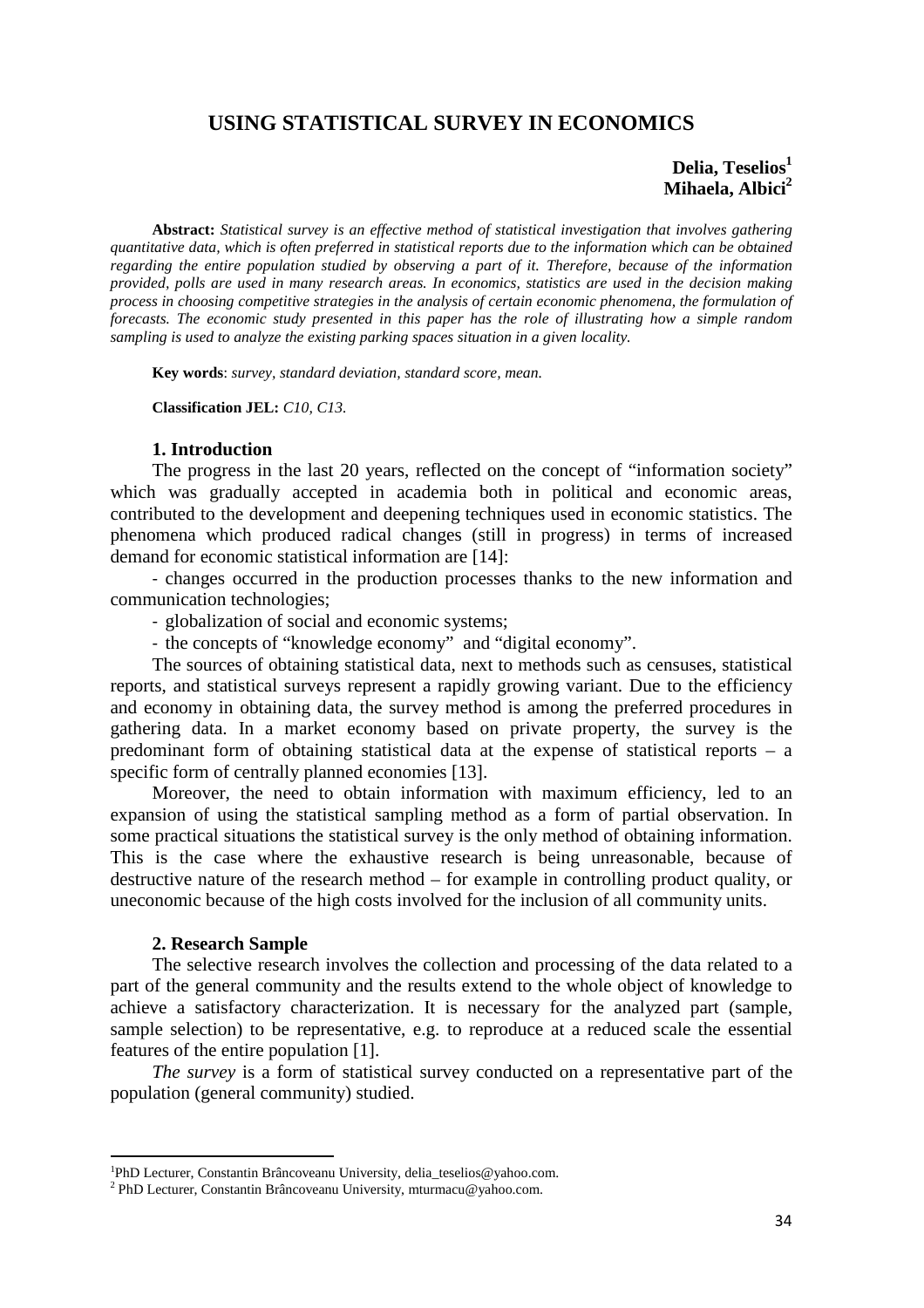All statements and conclusions based on the data from a survey are not determinist, having the nature of statistical statements and are therefore carried out under a certain probability of a given confidence level. The advantage of the survey method is that the level of this probability and of the errors is controllable and can be statistically estimated.

This type of method offers variants of survey and sampling techniques differentiated and adapted to different types of populations in order to ensure the randomness of the sampling units and, in the end, the sample is representative.

In a sample research, by two kinds of communities facing each other – the total community we want to know and the sample we record – meet a number of pair terms that have the same methodological content, but differ in terms of the information included.

*The total community* is also called female population or statistics reference population, native population, general population, and it represents all the component units of a community subject to statistical research. Defining the population (the total community) is done by listing all the component units. Their totality make up the volume of the community and it is denoted by *N*.

*The partial community* extracted from the total community in order to be observed is known under different names, depending on the scope of the survey research, namely: selection, sample, sampling, population observed. The sample represents a subset of units drawn from a community we want to know.

The definition of the sample is done by listing the component units of the extracted subassembly and observed from the population size *N*. The volume of the sample is denoted by *n*. The sample volume, mainly because of cost-related issues, is much smaller than the size of the population from which it has been extracted, for instance in the case of partial observation there is the following equation:  $n < N$ . If  $n = N$ , the case of complete observation.

*The observed variable* may be *quantitative* (individual income, number of employees of a company) or *qualitative*. The values of one *X* value are  $x_i$ .

*Defining the statistical population* requires, on the one hand, the statistical delimitation of the population, and on the other hand, checking the population's degree of homogeneity.

Checking the population's degree of homogeneity consists of the analysis of the variation of its characteristics definition, an operation which may be performed based on the data from a previous total observation or the data from surveys held successively. Checking homogeneity of the population is a prerequisite of the correct choice of the sampling procedures.

The results obtained based on the survey data are extrapolated to the whole population size. Extending the results from "part" to "total" does not have a deterministic nature, but a probabilistic one, so they are at risk of being wrong [3]. The advantage of the survey method is not so much eliminating the errors, but especially in their pre-sizing and the "control" of the statements' probability. The advantages of the survey research can be viewed in terms of costs, speed of obtaining the results, knowledge of difficult-to-access communities, etc.

Selective research is cheaper, quicker and more accurate because it is made on a small number of items, and its results can be checked if necessary by another selective survey or by a complete research. The advantage in terms of costs arises from the fact that in a survey research the material, human resources and time costs are reduced compared to a total observation. Related to the human costs, by observing only a part of the community – a representative sample, the workload is reduced and may be covered by a small number of people, usually a specialized staff, thus enhancing the quality of the registration [1].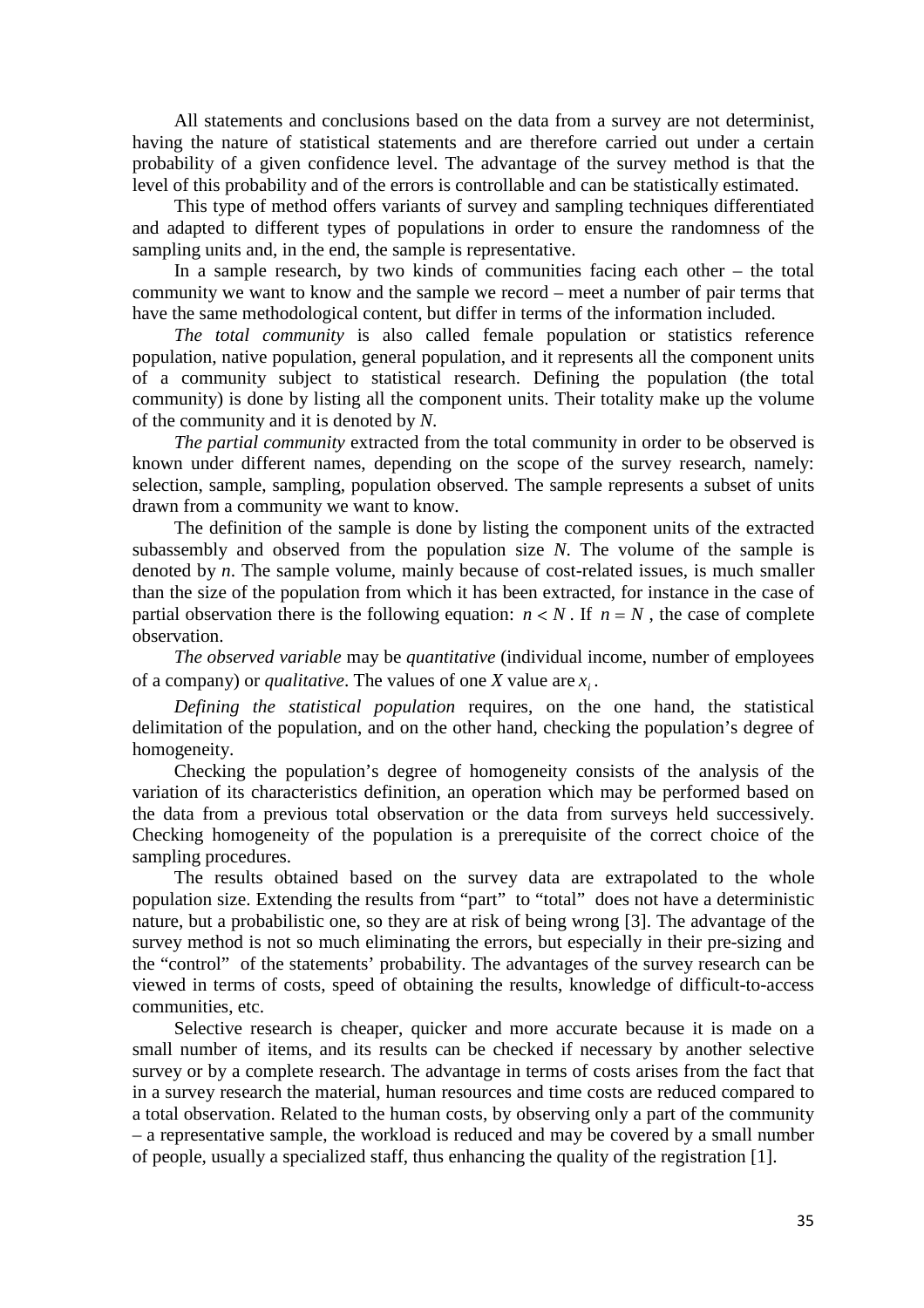## **3. Economic Study**

In order to make an analysis on the actual situation of the parking lots, a city hall performs a simple random sampling, choosing a representative sample of 30 parking lots of all 150 existing parking lots. The data resulted from the analysis are presented in Table 1.

Observation: the data from Table 1 have an illustrative role.

| <b>Parking</b> | <b>Parking capacity</b> | <b>Parking</b>  | <b>Parking capacity</b> |
|----------------|-------------------------|-----------------|-------------------------|
|                | (spaces/parking)        |                 | (spaces/parking)        |
|                | 30                      | 16              | 30                      |
| $\overline{2}$ | 32                      | 17              | 65                      |
| 3              | 35                      | 18              | 74                      |
| 4              | 40                      | 19              | 71                      |
| 5              | 48                      | 20              | 45                      |
| 6              | 71                      | 21              | 89                      |
| 7              | 65                      | 22              | 80                      |
| $\overline{8}$ | 90                      | $\overline{23}$ | $\overline{35}$         |
| 9              | 87                      | 24              | 30                      |
| 10             | 52                      | 25              | 50                      |
| 11             | 85                      | 26              | 70                      |
| 12             | 50                      | 27              | $\overline{32}$         |
| 13             | 72                      | 28              | 67                      |
| 14             | 83                      | 29              | 60                      |
| 15             | 50                      | 30              | 64                      |

Table No. 1. Data from the survey

**Source**: Created by the author

In the first phase, the available data is to be collated.

In order to achieve this, we will note with x the grouping characteristic (parking capacity) and calculate the amplitude variation characteristic.

 $A_x = x_{max} - x_{min} = 90-30 = 60$  spaces (1)

With the help of Sturges's formula we first determine the group number ranges (variation) (noted with M) and then the group size range (variation) (denoted by d).

 $M = 1 + 3.22 * log n$ ,  $n = number of measurements realized (2)$ 

 $\Rightarrow$ *M* = 1+3.22\*log 30 = 5.756  $\approx$  6

$$
d = \frac{A_x}{M} = \frac{60}{6} = 10 \text{ spaces } (3)
$$

Between  $x_{\text{max}}$  and  $x_{\text{min}}$  values, taking into consideration the values calculated *M* and *d* , the interval groups are set.

We centralized the data obtained in Table 2, where we consider the closed intervals to the left and the open ones to the right.

| Table Two.2. Dysichatic data       |                                 |  |  |  |  |
|------------------------------------|---------------------------------|--|--|--|--|
| Variation intervals of the parking | <b>Number of parking spaces</b> |  |  |  |  |
| capacity (spaces/parking)          |                                 |  |  |  |  |
| $30 - 40$                          |                                 |  |  |  |  |
| $40 - 50$                          |                                 |  |  |  |  |
| 50-60                              |                                 |  |  |  |  |
| $60 - 70$                          |                                 |  |  |  |  |
| 70-80                              |                                 |  |  |  |  |
| 80-90                              |                                 |  |  |  |  |

Table No.2. Systematic data

**Source**: Created by the author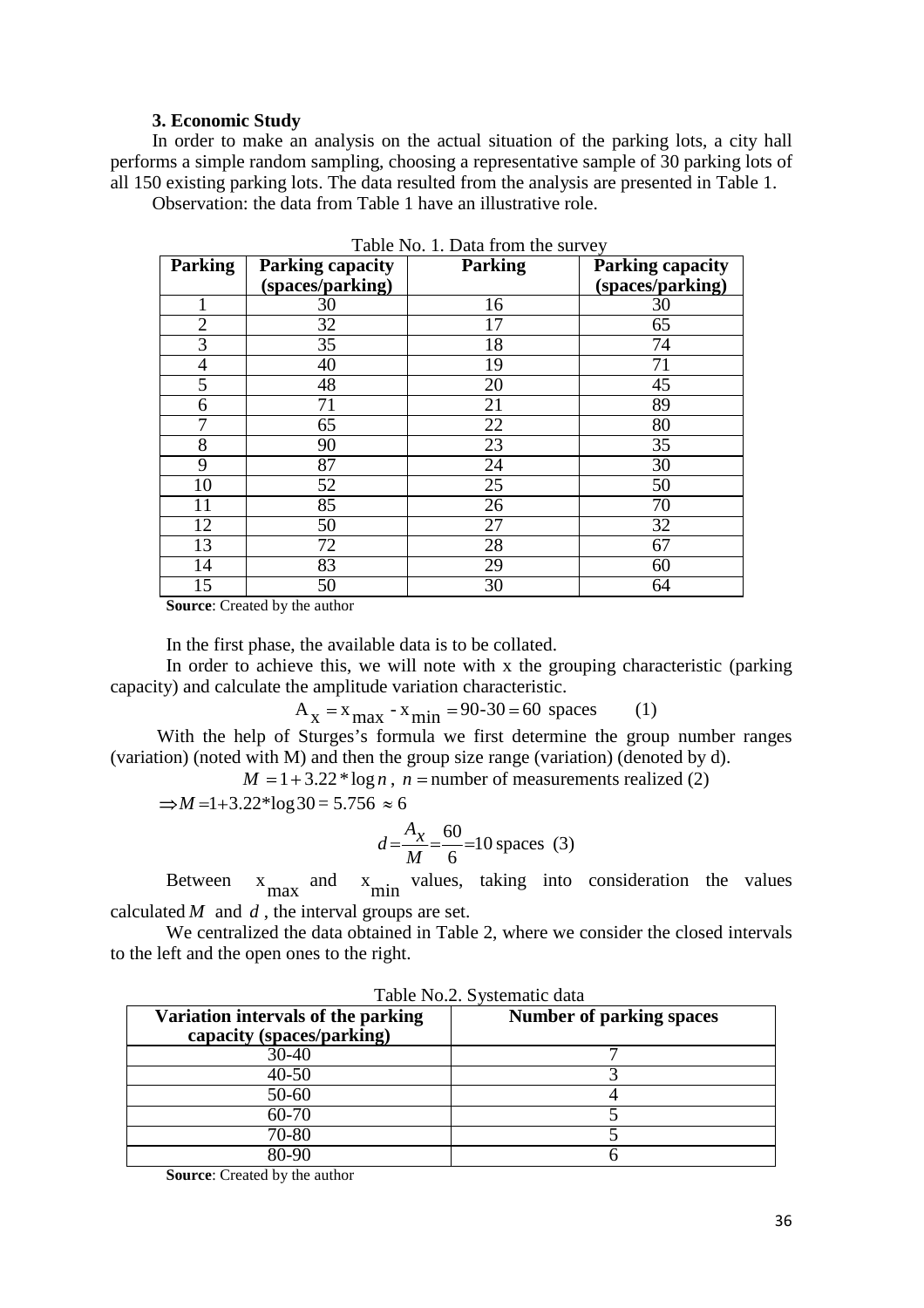

The systematic data are represented by the following histogram.



We calculate the average value in the sample, using the formula:

$$
\frac{6}{x} = \frac{\sum x_i n_i}{6}
$$
\n
$$
\sum n_i
$$
\n
$$
i = 1
$$
\n(4)

and determine if it is representative for the selection community under review.

|       |       |       | $\mathbf{r}$<br>ັ |
|-------|-------|-------|-------------------|
|       | $x_i$ | $n_i$ | $x_i * n_i$       |
|       | 35    | −     | 245               |
|       | 45    | ⌒     | 135               |
|       | 55    |       | 220               |
|       | 65    |       | 325               |
|       | 75    |       | 375               |
|       | 85    | h     | 510               |
| Total | 360   | 30    | 1810              |

|  |  |  |  |  |  | Table No. 3. Values used in the sample average formula |  |  |
|--|--|--|--|--|--|--------------------------------------------------------|--|--|
|--|--|--|--|--|--|--------------------------------------------------------|--|--|

**Source**: Created by the author

According to the calculations from Table 3,

$$
\overline{x} = \frac{1810}{30} = 60, (3)
$$
 spaces/parking (5)

In order to determine the scatter degree of the data around the central value, we compute the standard deviation, measured here in spaces/parking.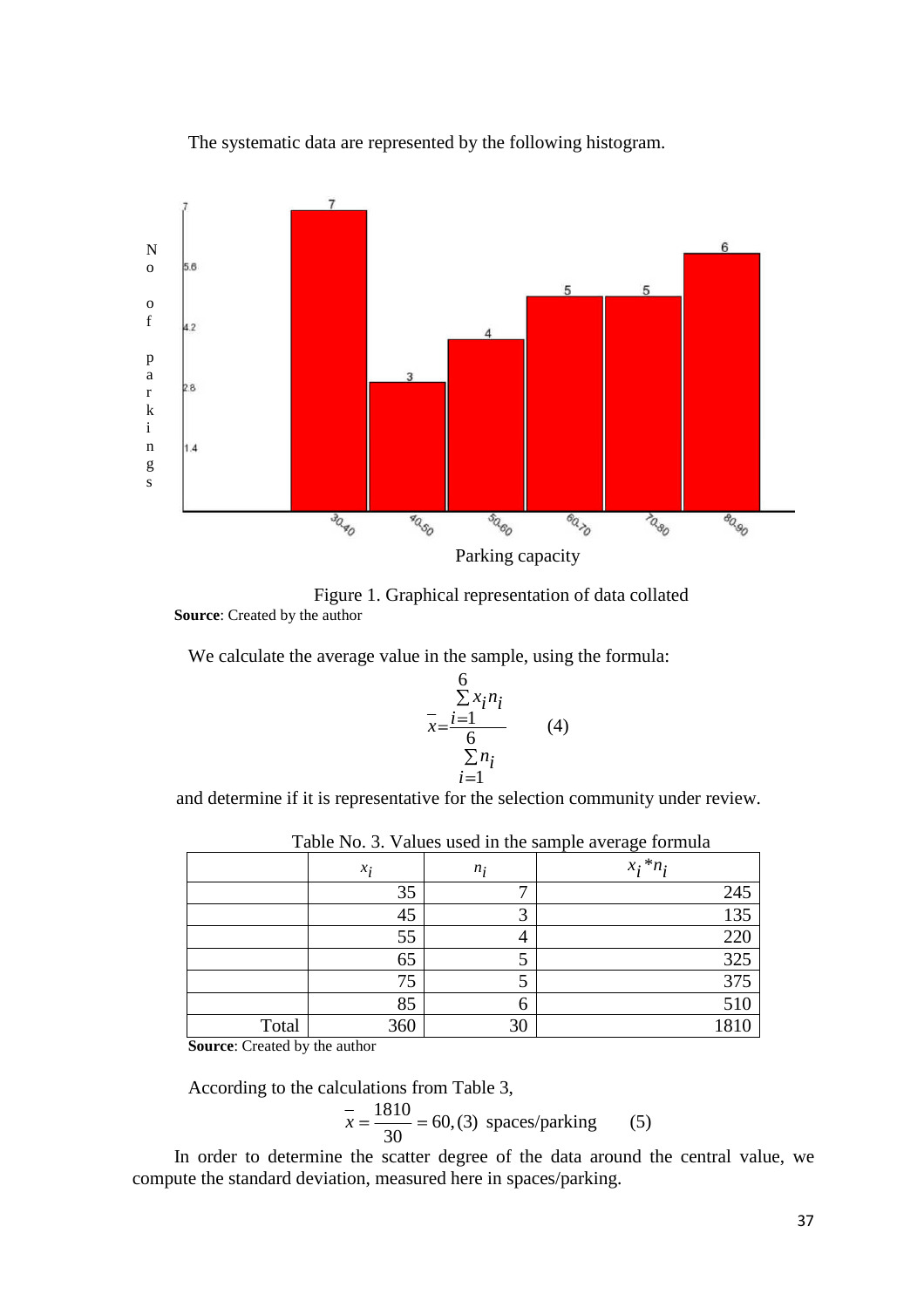$$
\sigma = \sqrt{\sigma^2} = \sqrt{\frac{\sum_{i=1}^{6} (x_i - \bar{x})^2 \cdot n_i}{\sum_{i=1}^{6} n_i}} = 18.39 \text{ spaces/parking, where } \sigma^2 = \text{dispersion. (6)}
$$

In other words, the lower limit of the normal variation of the data is 41.94 and the maximum limit is 78.72. By approximation, we can say that there are between 42 and 79 spaces/parking.

The coefficient of variation is

$$
v = \frac{\sigma}{x} \cdot 100 \approx 30\% \tag{7}
$$

Therefore, the analyzed selection community is homogeneous and the average  $x \approx 60$  spaces/parking is representative for the collectivity.

To the extent to which only a sample of the population was analyzed, the confidence interval must be determined, using the properties of the normal law (Gauss's law).

To calculate the confidence interval of the mean, we apply the following formula:

$$
\bar{x} - z_{\alpha} \cdot \frac{\sigma}{\sqrt{n}} \le \mu \le \bar{x} + z_{\alpha} \cdot \frac{\sigma}{\sqrt{n}}, \quad (8)
$$

where  $\mu$  = real average and  $z_{\alpha}$  = materiality

For a symmetrical test, generally used for computing the error, the normal law values are different for different significance thresholds.

| Table no. 4 Standard Scores |             |      |         |           |  |  |
|-----------------------------|-------------|------|---------|-----------|--|--|
|                             | 1%          | 5%   | 10%     | 20%       |  |  |
| ∾α<br>u                     | ר בר<br>. ب | 1.96 | ـ 64. ، | ാ<br>1.∠0 |  |  |

**Source:** Made by the author using z-score counter available at http://www.measuringusability.com/pcalcz.php

$$
60.3 - 1.96 \cdot \frac{18.39}{\sqrt{30}} \le \mu \le 60.3 + 1.96 \cdot \frac{18.39}{\sqrt{30}}
$$
  

$$
\Leftrightarrow 53.71 \le \mu \le 66.88 \text{ spaces/parking.}
$$
 (9)

#### **4. Conclusions**

The result obtained signifies that the real average of the parking spaces has 95% chances to be in the interval [54,67] spaces.

If we want the maximum permissible error to be reduced to three-quarters (from 6.58 to 4.93) and the results obtained to be guaranteed with a 99% probability ( $z_{\alpha}$  =2.57), the sample selected must have a larger volume.

We calculate this new volume using the formula:

$$
n^* = \frac{(2.57)^2 \cdot \sigma^2}{(4.93)^2} = \frac{6.60 \cdot 338.22}{24.35} = 91.74 \approx 92 \text{ parkings (10)}
$$

#### **Bibliography**

1. Albici M. (2010), *Statistic economic . Matematici aplicate în economie*, Editura Universitaria, Craiova

2. Biji E., Baron T. (1991), s.a. *Statistică teoretică și economică*, Editura Didactică și Pedagogică, București